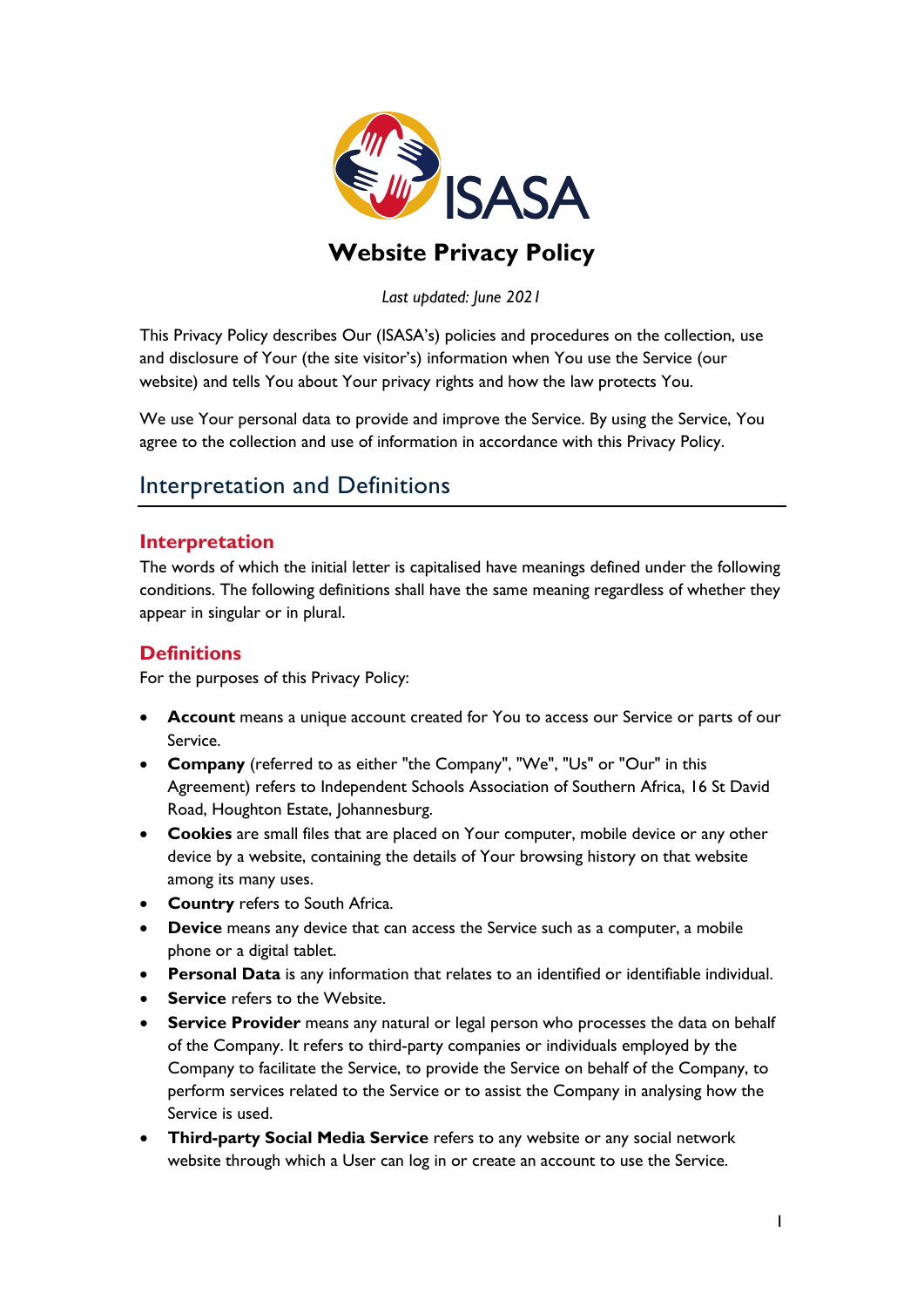- **Usage Data** refers to data collected automatically, either generated by the use of the Service or from the Service infrastructure itself (for example, the duration of a page visit).
- **Website** refers to the ISASA wesbite, accessible from [https://www.isasa.org](https://www.isasa.org/)
- **You** means the individual accessing or using the Service, or the company, or other legal entity on behalf of which such individual is accessing or using the Service, as applicable.

# Collecting and Using Your Personal Data

### **Types of Data Collected**

#### **Personal Data**

While using Our Service, We may ask You to provide Us with certain personally identifiable information that can be used to contact or identify You. Personally identifiable information may include, but is not limited to:

- Email address
- First name and last name
- Usage Data

#### **Usage Data**

Usage Data is collected automatically when using the Service.

Usage Data may include information such as Your Device's Internet Protocol address (IP address), browser type, browser version, the pages of our Service that You visit, the time and date of Your visit, the time spent on those pages, unique device identifiers and other diagnostic data.

When You access the Service by or through a mobile device, We may collect certain information automatically, including, but not limited to, the type of mobile device You use, Your mobile device unique ID, the IP address of Your mobile device, Your mobile operating system, the type of mobile Internet browser You use, unique device identifiers and other diagnostic data.

We may also collect information that Your browser sends whenever You visit our Service or when You access the Service by or through a mobile device.

#### **Tracking Technologies and Cookies**

We use Cookies and similar tracking technologies to track the activity on Our Service and store certain information. Tracking technologies used are beacons, tags, and scripts to collect and track information and to improve and analyse Our Service. The technologies We use may include:

• **Cookies or Browser Cookies.** A cookie is a small file placed on Your Device. You can instruct Your browser to refuse all Cookies or to indicate when a Cookie is being sent. However, if You do not accept Cookies, You may not be able to use some parts of our Service. Unless you have adjusted Your browser setting so that it will refuse Cookies, our Service may use Cookies.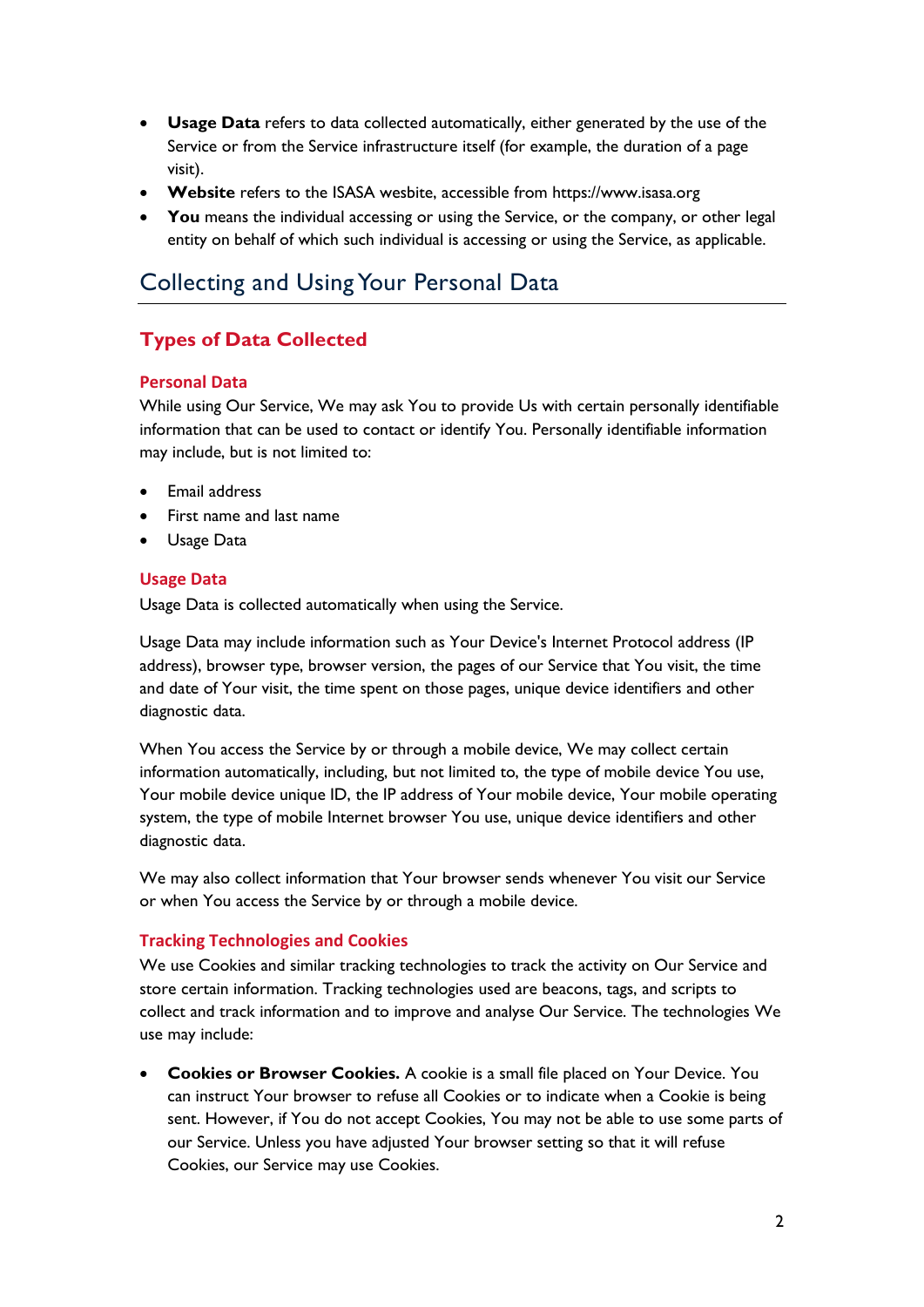• **Web Beacons.** Certain sections of our Service and our emails may contain small electronic files known as web beacons (also referred to as clear gifs, pixel tags, and single-pixel gifs) that permit the Company, for example, to count users who have visited those pages or opened an email and for other related website statistics (for example, recording the popularity of a certain section and verifying system and server integrity).

Cookies can be "Persistent" or "Session" Cookies. Persistent Cookies remain on Your personal computer or mobile device when You go offline, while Session Cookies are deleted as soon as You close Your web browser.

We use both Session and Persistent Cookies for the purposes set out below:

#### • **Necessary / Essential Cookies**

Type: Session Cookies

Administered by: Us

Purpose: These Cookies are essential to provide You with services available through the Website and to enable You to use some of its features. They help to authenticate users and prevent fraudulent use of user accounts. Without these Cookies, the services that You have asked for cannot be provided, and We only use these Cookies to provide You with those services.

#### • **Cookies Policy / Notice Acceptance Cookies**

Type: Persistent Cookies Administered by: Us Purpose: These Cookies identify if users have accepted the use of cookies on the Website.

#### • **Functionality Cookies**

Type: Persistent Cookies

Administered by: Us

Purpose: These Cookies allow us to remember choices You make when You use the Website, such as remembering your login details or language preference. The purpose of these Cookies is to provide You with a more personal experience and to avoid You having to re-enter your preferences every time You use the Website.

### **Use of Your Personal Data**

The Company may use Personal Data for the following purposes:

- **To provide and maintain our Service**, including to monitor the usage of our Service.
- **To manage Your Account:** to manage Your registration as a user of the Service. The Personal Data You provide can give You access to different functionalities of the Service that are available to You as a registered user.
- **To manage Your requests:** To attend and manage Your requests to Us.
- **For other purposes**: We may use Your information for other purposes, such as data analysis, identifying usage trends, determining the effectiveness of our promotional campaigns and to evaluate and improve our Service, products, services, marketing and your experience.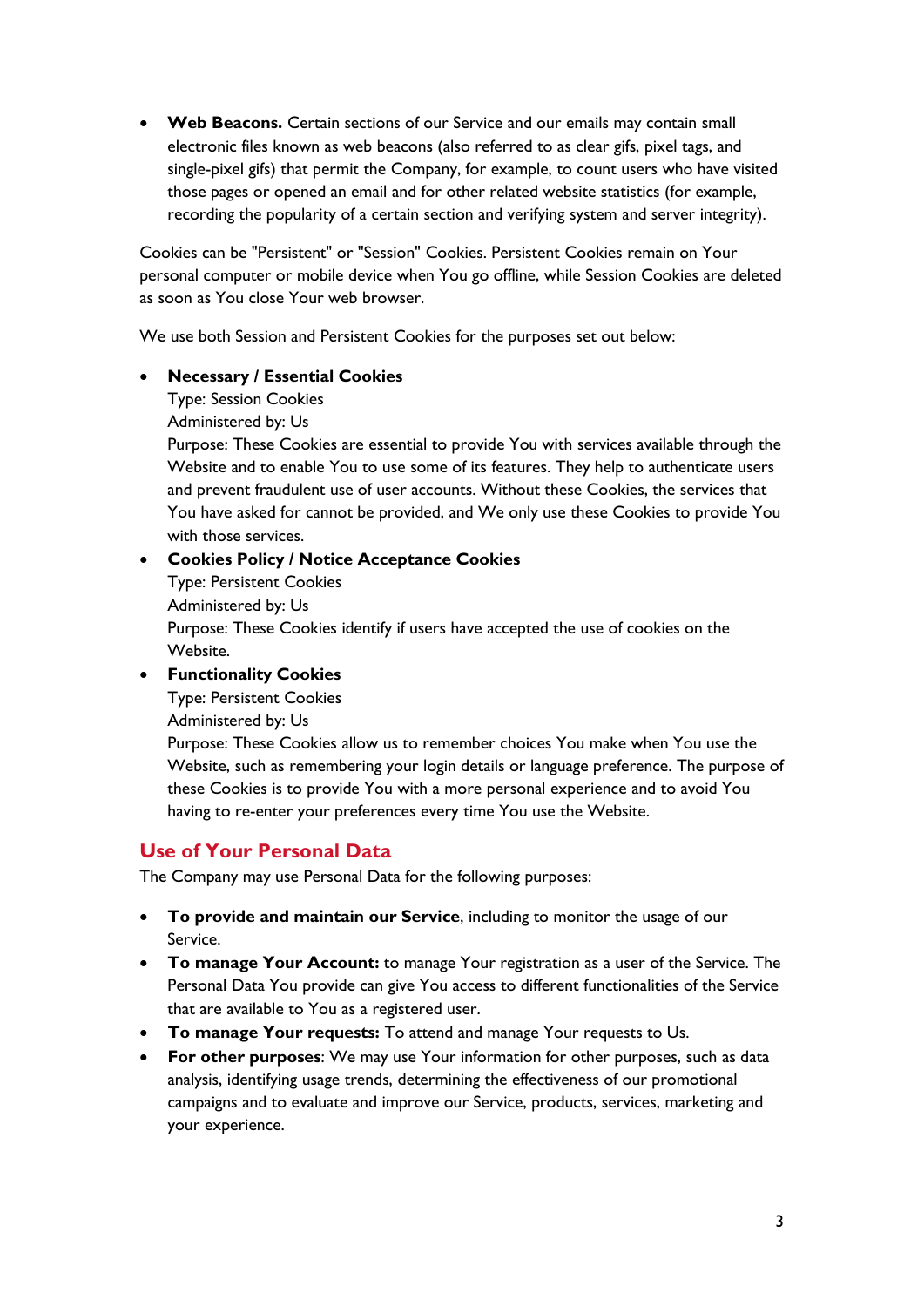### **Retention of Your Personal Data**

The Company will retain Your Personal Data only for as long as is necessary for the purposes set out in this Privacy Policy. We will retain and use Your Personal Data to the extent necessary to comply with our legal obligations (for example, if we are required to retain your data to comply with applicable laws), resolve disputes, and enforce our legal agreements and policies.

The Company will also retain Usage Data for internal analysis purposes. Usage Data is generally retained for a shorter period of time, except when this data is used to strengthen the security or to improve the functionality of Our Service, or We are legally obligated to retain this data for longer time periods.

#### **Transfer of Your Personal Data**

The Company will take all steps reasonably necessary to ensure that Your data is treated securely and in accordance with this Privacy Policy and no transfer of Your Personal Data will take place to an organisation or a country unless there are adequate controls in place including the security of Your data and other personal information.

### **Disclosure of Your Personal Data**

#### **Law enforcement**

Under certain circumstances, the Company may be required to disclose Your Personal Data if required to do so by law or in response to valid requests by public authorities (e.g. a court or a government agency).

#### **Other legal requirements**

The Company may disclose Your Personal Data in the good faith belief that such action is necessary to:

- Comply with a legal obligation
- Protect and defend the rights or property of the Company
- Prevent or investigate possible wrongdoing in connection with the Service
- Protect the personal safety of Users of the Service or the public
- Protect against legal liability

### Links to Other Websites

Our Service may contain links to other websites that are not operated by Us. If You click on a third-party link, You will be directed to that third party's site. We strongly advise You to review the Privacy Policy of every site You visit.

We have no control over and assume no responsibility for the content, privacy policies or practices of any third-party sites or services.

## Changes to this Privacy Policy

We may update Our Privacy Policy from time to time. We will notify You of any changes by posting the new Privacy Policy on this page.